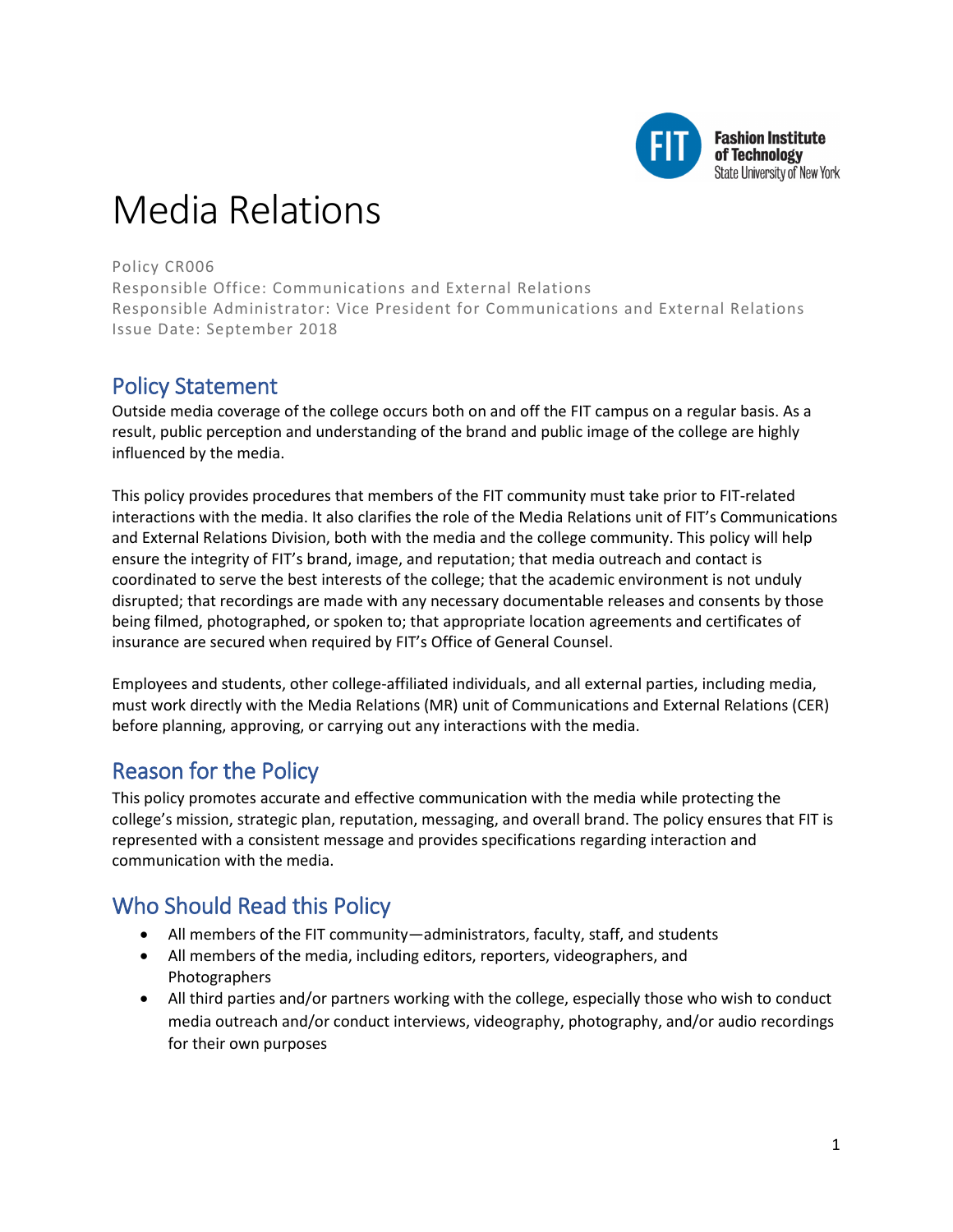# Who is Affected by this Policy

• Division of Communications and External Relations

### **Definitions**

- **Certificate of insurance:** General liability insurance, or other insurance as appropriate, that protects the college from claims, including but not limited to claims for bodily injury, associated medical costs, and damage to property.
- **Commercial shoots:** Movies, television shows, digital content, commercials, advertisements, editorial site locations, and other video or photo shoots that are for commercial purposes, in whole or in part.
- **FIT partners**: Any third party with which the college has a relationship, including but not limited to, contest sponsors, program, and/or course sponsors, research partners, architects, caterers, contractors, guest lecturers, and performers.
- **Identification and establishing shots:** Any interior or exterior image that identifies the college by name, signage, logo, identifiable building or other identifiable imaging thereby visually establishing the photograph or video image as associated with FIT.
- **Institutional shoots:** Videography or photography done on behalf of the college.
- **Location agreement:** A legal contract between FIT and a third party specifying the terms and conditions of filming, photographing, or other media-related activity, including restrictions on the use of FIT property.
- **Media alert:** A one-page information sheet about an event that includes details about the event.
- **News media:** Journalists, photographers, videographers, and editors who report for media outlets that report news and cover media-worthy events.
- **Pitches:** An email or phone call offering a news story to a journalist or editor at a media outlet.
- **Press release:** A written announcement issued to news media about a matter of public interest.
- **Release:** A legal document, signed and dated, defining and granting use of image(s).
- **Spokesperson(s):** Individuals designated by CER to speak on behalf of the college.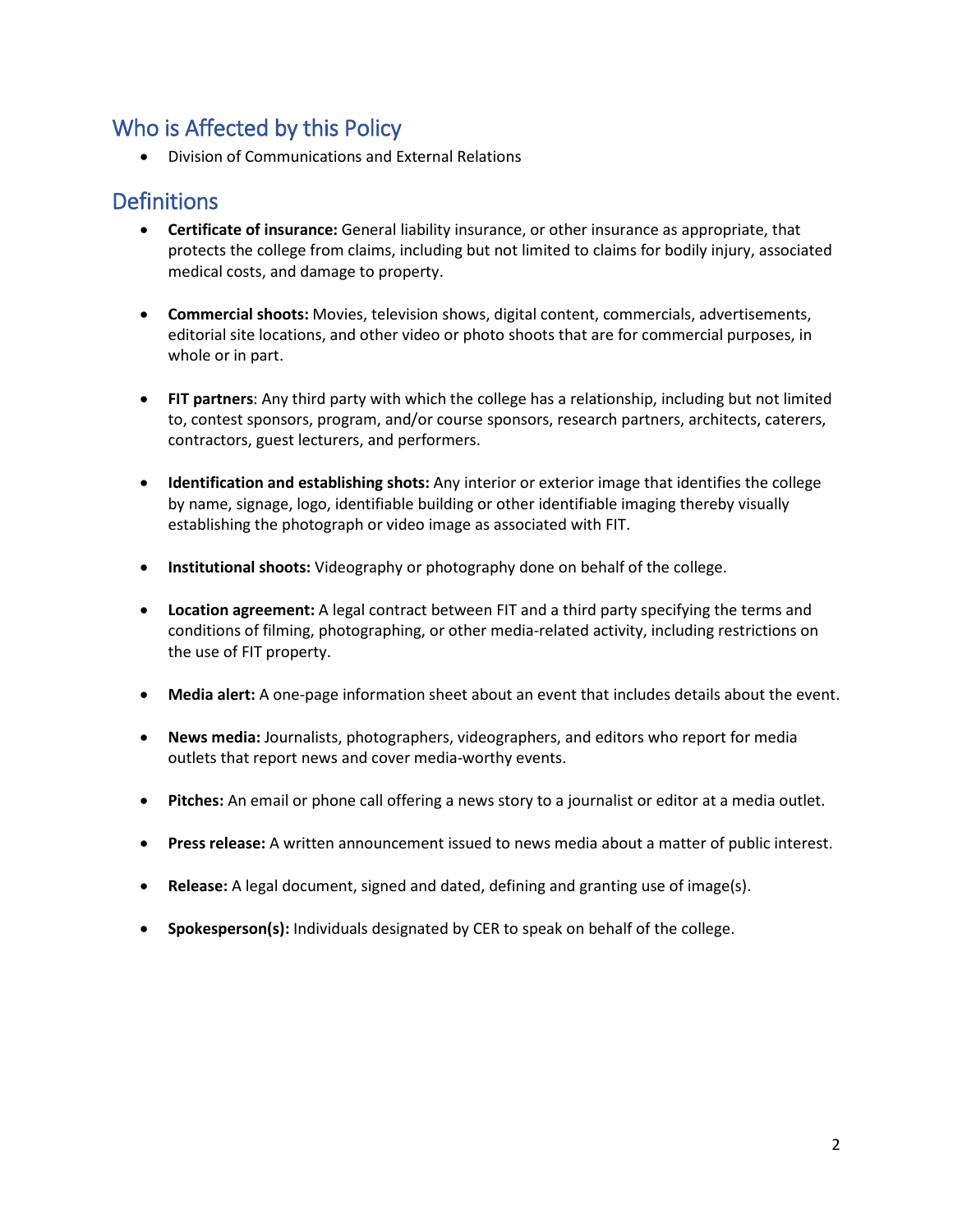# **Principles**

The Division of Communications and External Relations (CER) at FIT represents the college and its community to news media. The Media Relations unit of CER acts as the designated contact point for all requests from, and interactions with, members of the media for interviews, filming, photography, and audio recording that is in any way related to the campus, and/or any member of the FIT community as it relates to that person's role at the college. All media requests must be reviewed by CER in order to evaluate the benefit to the college and members of its community, prevent the disruption of college operations, and ensure compatibility with FIT's mission, strategic plan, messaging, and brand.

The Media Relations office of CER further conducts proactive outreach to media to seek coverage that benefits the college and is in line with the college's mission, strategic plan, messaging, and brand priorities. To this end, the Media Relations unit works closely and cooperatively with members of the FIT community to identify stories, and gather facts and information.

CER acts as the official spokesperson for the college. During emergency situations on campus and/or that affect the FIT community, interactions with the media are coordinated by the vice president for Communications and External Relations and/or the executive director of Public and Media Relations.

# **Responsibilities**

The Media Relations office evaluates and oversees all media requests, including but not limited to:

- Media outlets that report news in any format;
- Print publications of all kinds;
- Digital outlets of all kinds;
- Television programs of all kinds;
- Radio, podcasts, and all other audio outlets; and
- Any commercial shoots in which FIT will be identified, directly or indirectly (Commercial shoots in which FIT will not be identified are handled by Event Management and Facilities Rental).

The Media Relations office is additionally responsible for the following as it pertains to media:

- All information distributed to media, including but not limited to, press releases, media alerts, pitches, photographs, video, and invitations;
- Proactive outreach and responsive communications with media;
- Discussions, verbally and/or in writing, about subject matter;
- Securing and approving locations, including anywhere inside FIT buildings/residence halls; FIT's exterior campus and locations bounded by Seventh Avenue and Eighth Avenue on 27 Street; and the residence hall located on West 31 Street and its exterior environs, are included. Additionally, off-campus sites where members of the FIT community and/or FIT-related work are videotaped, photographed, and/or audiotaped; Filming and photography are expressly forbidden under any circumstances in locations considered to be private, such as restrooms, locker rooms, and dressing rooms;
- Identification and designation of spokespeople, if other than CER;
- Securing, in cooperation with FIT's Office of General Counsel, necessary location agreements, certificates of liability insurance, and releases; and
- Accompanying media during their time on campus.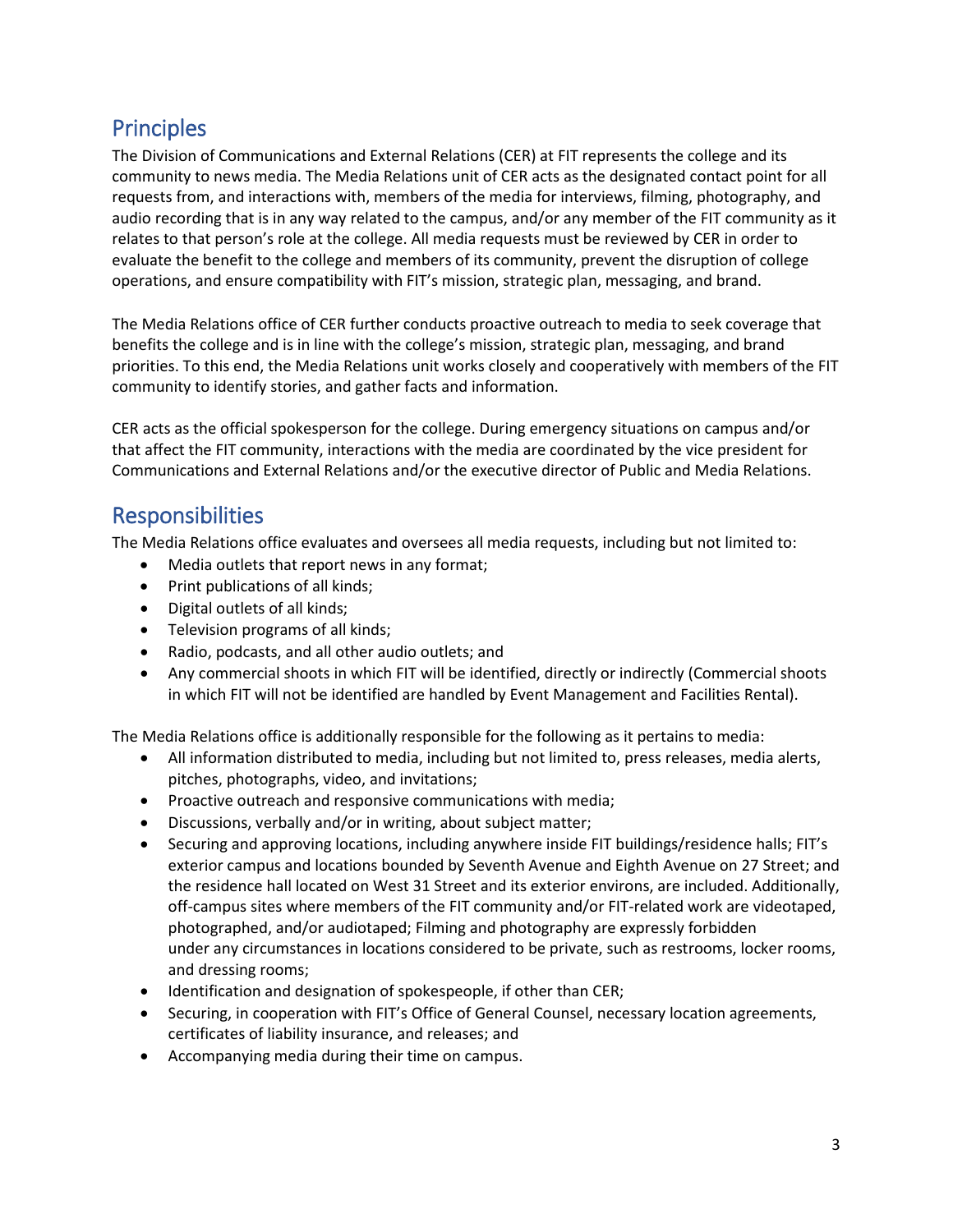### Procedures

#### • **For Media and Other External Parties**

#### o **News Media**

Members of the news media who want to interview members of the FIT community, including students who will be identified as such, and/or film, videotape, audiotape, and/or photograph at FIT must make such requests to the Media Relations office.

All interviews with FIT employees must be scheduled in advance with the consent of the Media Relations office.

#### o **Campus Visits By Media**

Members of the media cannot be on FIT property or in FIT buildings without being signed in and escorted by a staff member of the Media Relations office. No other FIT employee and no students can sign in and escort members of the media without prior approval by Media Relations.

If a member of the media arrives on campus unannounced, an FIT Public Safety officer must call Media Relations and have the visitor wait until a Media Relations staff member arrives and/or approves the visitor for entry.

Members of the media can, by law, stand on the public streets and sidewalks outside of the college's buildings. However, should a Public Safety officer observe a member of the media taking photographs, shooting video, and/or speaking with FIT students and employees, a call should be immediately made to the Media Relations office so that a professional in that office can investigate and/or assist the media.

#### o **Photographers, Videographers, Filmmakers, and Others**

Commercial filming, videography, photography, and audio taping should be treated in accord with the college's Filming, Photography, and Audio Policy.

#### o **FIT Partners, Sponsors, and Other Third Parties**

Any third party with which the college has a relationship, including but not limited to, contest sponsors, program and/or course sponsors and partners, research sponsors and partners, guest lecturers, performers, architects, contractors, and contractors who want to issue a press release or otherwise pitch the media and/or invite media to an event, and/or videotape and/or photograph and/or audio tape in relation to their work with FIT must contact the Media Relations office for approval. Reasonable time must be given for review, approval, and arrangements. Such requests must include:

- Detailed description of the project
- **E** Company name, address, and contact information
- Name and contact information
- **Location(s) requested**
- Date(s) and time(s), from arrival to departure
- Number of people and their roles
- Intended usage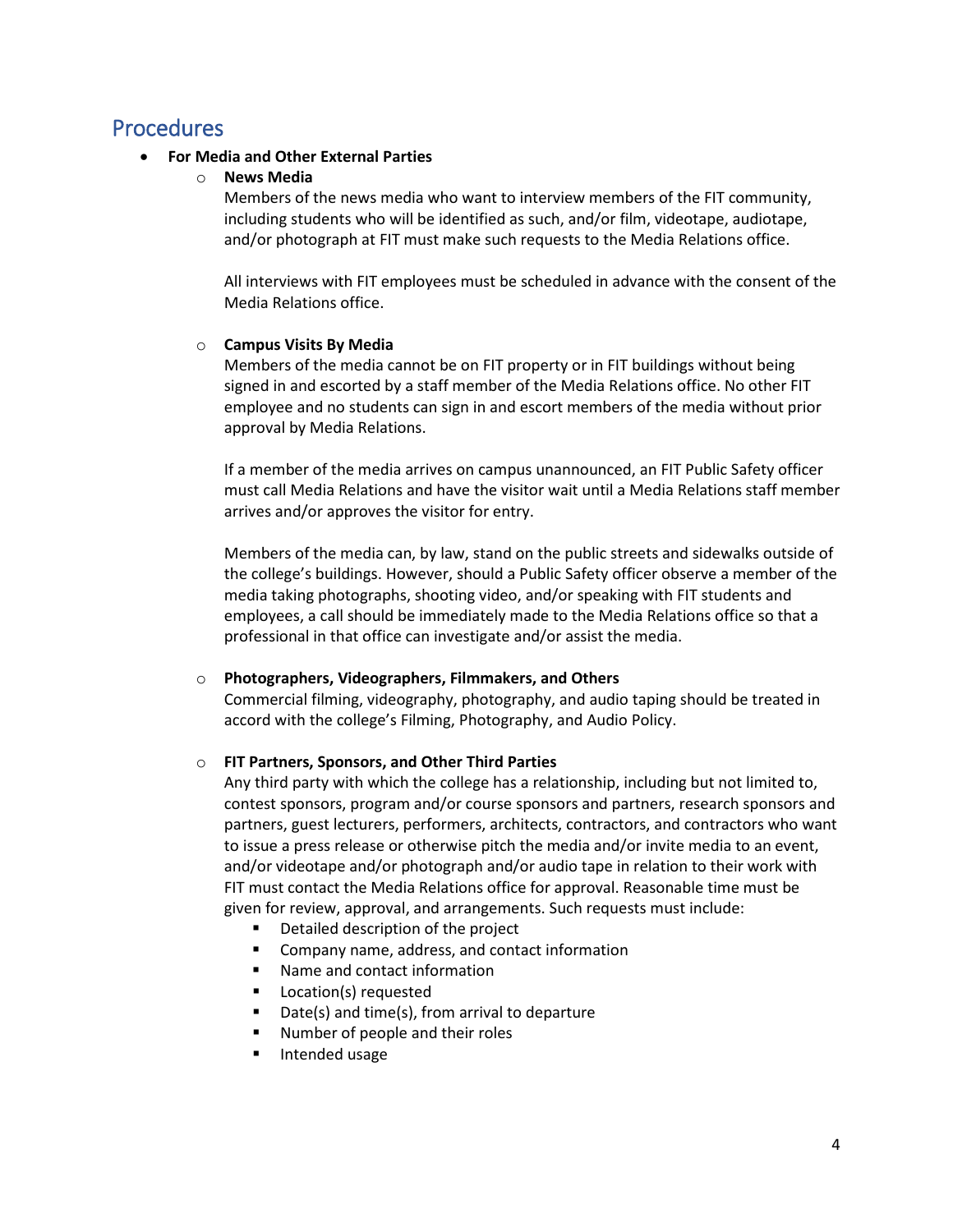Requests for interviews, photography, filming, and audio taping shall be discussed with other stakeholders at the college as appropriate and relevant. Permission will be granted at the discretion of Media Relations. It cannot unduly disrupt academic activity and student life. Script approval may be required. FIT support services, such as Public Safety and technicians, may be mandated by the college in its discretion and paid for by the third party. Cancellation fees will apply. For a fee schedule, visit [http://www.fitnyc.edu/facilities-rental/rates.php.](http://www.fitnyc.edu/facilities-rental/rates.php) All credits and references to the college will be reviewed by the Media Relations office and approved or denied in advance of shooting.

Any FIT employee who, in connection with their status as a member of the FIT community, receives a media request from a third party (or who wishes to initiate contact with third-party media) must first coordinate with CER's Office of Media Relations.

Photographers, videographers, and others capturing activity at FIT cannot be on FIT property or in FIT buildings without being signed in and escorted by a staff member of the Media Relations office. No other FIT employee and no students can sign in and escort members of the media without prior approval by Media Relations.

#### • **For FIT Employees, Students, and Independent Contractors**

o **Media Requests Directed to FIT Employees, Students, and Independent Contractors** Any member of the FIT community or any independent contractor who receives a media request from a third party (or who wishes to initiate contact with third-party media) must first coordinate with the Media Relations office. The FIT community member must request that the media communicate directly with the Media Relations office. If the media contact communicates by phone, the FIT community member should also get the media contact's name, media outlet, phone number, and email and send this information to the Media Relations office. The Media Relations office reviews and vets all media requests to determine the value of each request as it contributes to the college's mission, strategic plan, messaging, and brand.

When an employee is expressing an individual viewpoint through such vehicles as a letter to the editor, opinion piece, or blog post, for example, coordinating with CER is not necessary. However, it is a violation of this policy to state or imply that any personal views expressed in any way represent the views of, or are endorsed by, the college.

#### o **Pro-Active Media Outreach Conducted by FIT**

The Media Relations office is solely authorized to conduct proactive outreach to the media. No press releases, media alerts, invitations, or other outreach may be sent to media by anyone other than a staff member of Media Relations.

Members of the FIT community who have a project, event, or news of potential interest to the media must contact the Media Relations office. If the project, event, or news is considered by Media Relations to be of potential interest to the media and of benefit to the college's goals, Office personnel will help develop the story and pitch it to media. Before contacting Media Relations for this purpose, faculty must get approval from the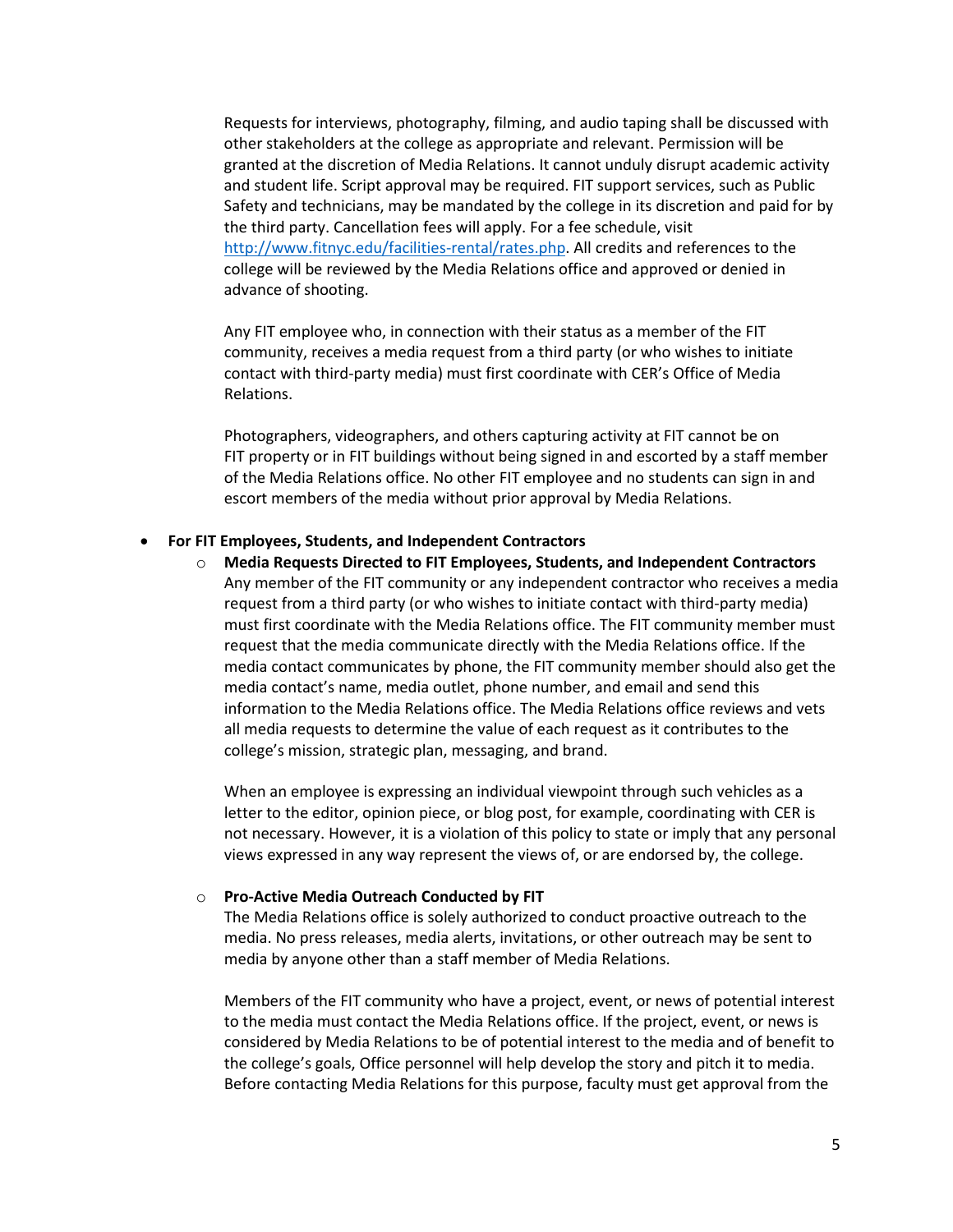department chair and dean. Other employees must get sign off from a supervisor and vice president.

Email is the preferable form of contact with Media Relations. Emails should fully explain the project, event, or news, providing the title, a short narrative, and, if applicable, short bios, date, time, location, cost, and how to register. If the event is open to the public, this also should be noted.

#### o **Spokespersons**

When public comment on behalf of the college is requested, a spokesperson will be identified by the vice president for CER and/or the executive director of Public and Media Relations, usually in consultation with the Office of the President and/or members of the FIT Cabinet. FIT employees cannot represent themselves as speaking for the college unless authorized to do so by the vice president for CER and/or the executive director of Public and Media Relations.

The above also holds true during emergency situations that affect the campus and the FIT community. During a crisis or incident that disrupts normal college activities, the college has procedures in place to communicate with faculty, staff, students, and members of the media and public as necessary.

Under no circumstances should information pertaining to any legal or administrative matter be discussed publicly without the prior written approval of the Office of the General Counsel and the Media Relations office.

#### o **International Campuses**

The leadership and communications staff of the college's campuses in Italy and Korea should use best practices and judgment in evaluating and handling media requests. The Media Relations office encourages those campuses to seek the expertise of Media Relations in dealing with the media.

### Violations

 $\bullet$  N/A

### Related Policies

- [Blogging](http://www.fitnyc.edu/policies/communications/blogging.php)
- [Campus Safety and Security](http://www.fitnyc.edu/policies/safety-security/campus-safety-and-security.php)
- [Copyright](http://www.fitnyc.edu/policies/research/intellectual-property.php)
- [FERPA](http://www.fitnyc.edu/policies/enrollment-management/ferpa.php)
- [Filming, Photography, and Audio](http://www.fitnyc.edu/policies/communications/filming-photography-audio.php)
- [Fire Safety](http://www.fitnyc.edu/policies/safety-security/fire-safety.php)
- [Social Media](http://www.fitnyc.edu/policies/communications/social-media.php)
- [Student Contests and Industry-Sponsored Projects](http://www.fitnyc.edu/policies/academic-affairs/contests.php)